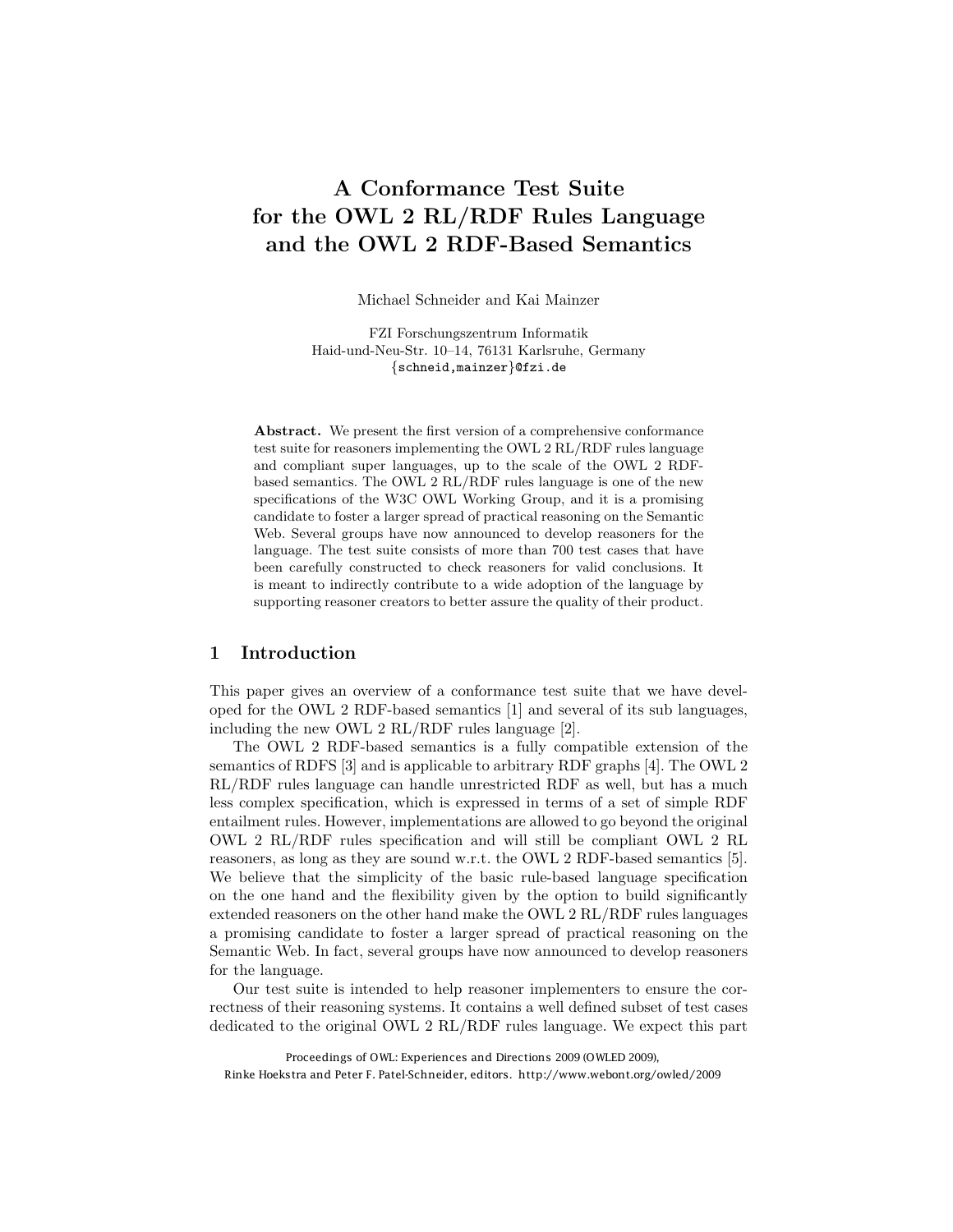of the test suite to be particularly useful for reasoners that follow different implementation approaches not being based on the RDF rules, while still wanting to be compliant with the semantics specified by the original rule set. But since the test suite has been constructed for the OWL 2 RDF-based semantics as a whole, it will also be applicable to arbitrarily extended OWL 2 RL reasoners.

There have been conformance test suites for ontology languages in the past, for example the test suite of the original W3C OWL Web Ontology Language [6]. The main contribution of the test suite presented here is that it provides systematic and comprehensive coverage for both the OWL 2 RDF-based semantics and the OWL 2 RL/RDF rules language. Our test suite provides significantly more comprehensive treatment for these two languages than the official W3C OWL 2 test suite [7], in particular regarding datatype support and the part of the OWL 2 RDF-based semantics that goes beyond the OWL 2 RL/RDF rules language.

### 2 Test Suite Design

The test suite has been designed for reasoners for the following languages: the *OWL 2 RDF-based semantics* [1], the *OWL 2 RL/RDF rules language* [2], the original *OWL RDF-compatible semantics* [8], and all the entailment regimes defined by the RDF semantics specification [3], namely *Simple Entailment*, *RDF*, *RDFS* and *D-Entailment*. Each test case in the test suite indicates all the languages it applies to.

Since the OWL 2 RDF-based semantics is a super language for most  $<sup>1</sup>$  of the</sup> other languages, the basic design idea has been to closely follow the structure of the OWL 2 RDF-based semantics. A main aspect here are the so called *"semantic conditions"* (see Section 5 of [1]), which include all the normative semantic conditions given in the RDF semantics specification [3]. The general idea has been to have one test case per semantic condition in the test suite.

Typically, an RDF rule in the OWL 2 RL/RDF rules language is closely related to one of the semantic conditions of the OWL 2 RDF-based semantics, which has lead to a pretty seamless integration of the sub suite for the OWL 2 RL/RDF rules language into the whole test suite. For example, the OWL 2 RL/RDF rule that treats property range axioms in RDF graphs is defined in the following way:

if  $T(?p, rds:range, ?c) T(?x, ?p, ?y)$  then  $T(?y, rdt:type, ?c)$ ,

This rule closely corresponds to the RDFS semantic condition for the term rdfs:range, as specified in Section 4.1 of the RDF semantics specification [3]. Consequently, the test suite includes only a single test case to cover both the RDFS semantic condition and the OWL 2 RL/RDF rule for rdfs:range. This test case has the following form:

<sup>1</sup> Technically, only a (large) fraction of the original OWL RDF-compatible semantics is a proper sub language of the OWL 2 RDF-based semantics; see Section 9 of [1] for a description of the differences between the two languages.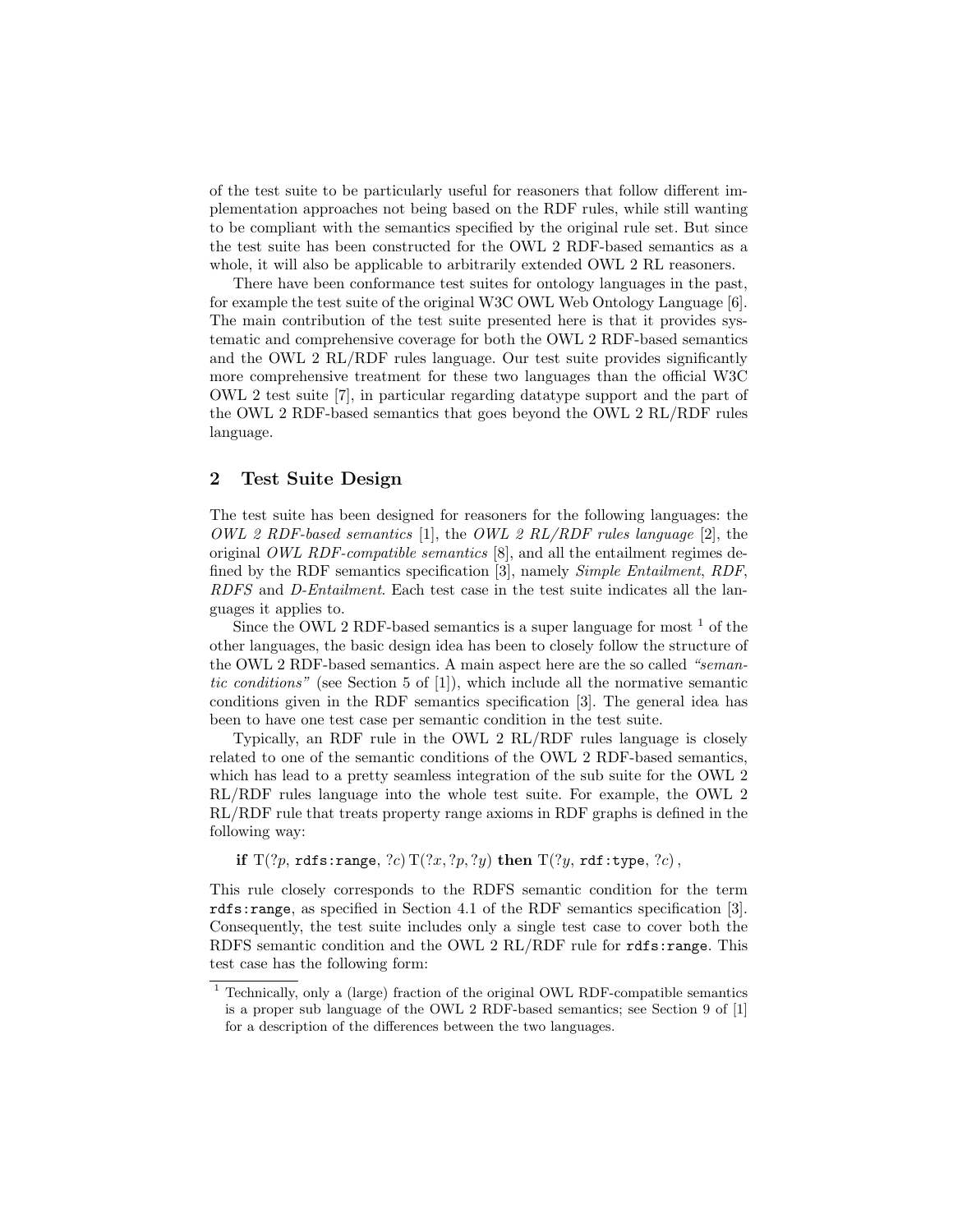```
Premise Graph:
   ex:p rdfs:range ex:c .
   ex:x ex:p ex:y .
Conclusion Graph:
   ex:y rdf:type ex:c .
```
The structure of this test case is very similar to the structure of the OWL 2 RL/RDF rule above and the corresponding RDFS semantic condition. For both languages, the "Conclusion Graph" is an entailment of the "Premise Graph" and thus, a reasoner for these languages will be expected to infer the conclusion graph from the premise graph.

A strong similarity between a test case and its corresponding semantic specification is very typical for the test cases of the OWL 2 RL/RDF rules language. However, the semantic conditions of the OWL 2 RDF-based semantics often have the form of "if-and-only-if" assertions instead of weaker "if-then" assertions. This is generally reflected by two test cases instead of only one, where the second test case has often been more difficult to construct having a less obvious relationship to its corresponding semantic specification.

Each test case in the test suite has a *test type*, which is exactly one of a *"positive entailment check"*, *"negative entailment check"*, *"consistency check"* and an *"inconsistency check"*. The test case in the above example is a positive entailment check and, indeed, most test cases in the test suite are positive entailment checks or inconsistency checks. There is only a small number of consistency or non-entailment checks, but this situation may change in future versions of the test suite.

A large part of the test suite is dedicated to the *datatypes* and *facets* of OWL 2 [9]. For all datatypes there is a similar set of test cases, such as tests for valid and ill-typed literals, or whether two different literals represent the same or different data values. However, the current test suite only provides rather coarse checking for valid literals, since more detailed checking would have had a strong impact on the size of the test suite. Again, this situation may change in the future.

The test suite further contains a small number of test cases that make sure that reasoners are able to handle arbitrary RDF graphs [4] and internationalized resource identifiers (IRI) [10].

There is also a sub suite of *optional* test cases for language features that have been declared nonnormative in the OWL 2 RDF-based semantics specification. An example is the support for *generalized RDF*, i.e. literals and blank nodes may occur in any position of an RDF triple. Compliant reasoners are not required to succeed on any of these test cases, but the test cases may still be useful to systems that want to implement some of the optional functionality.

In addition, an "extra" sub suite has been created to probe reasoners for typical ramifications of the OWL 2 RDF-based semantics, often resulting from the complex interplay of several language features. For example, there are test cases that demonstrate the meta modeling capabilities of the RDFS semantics and the OWL 2 RL/RDF rules language.